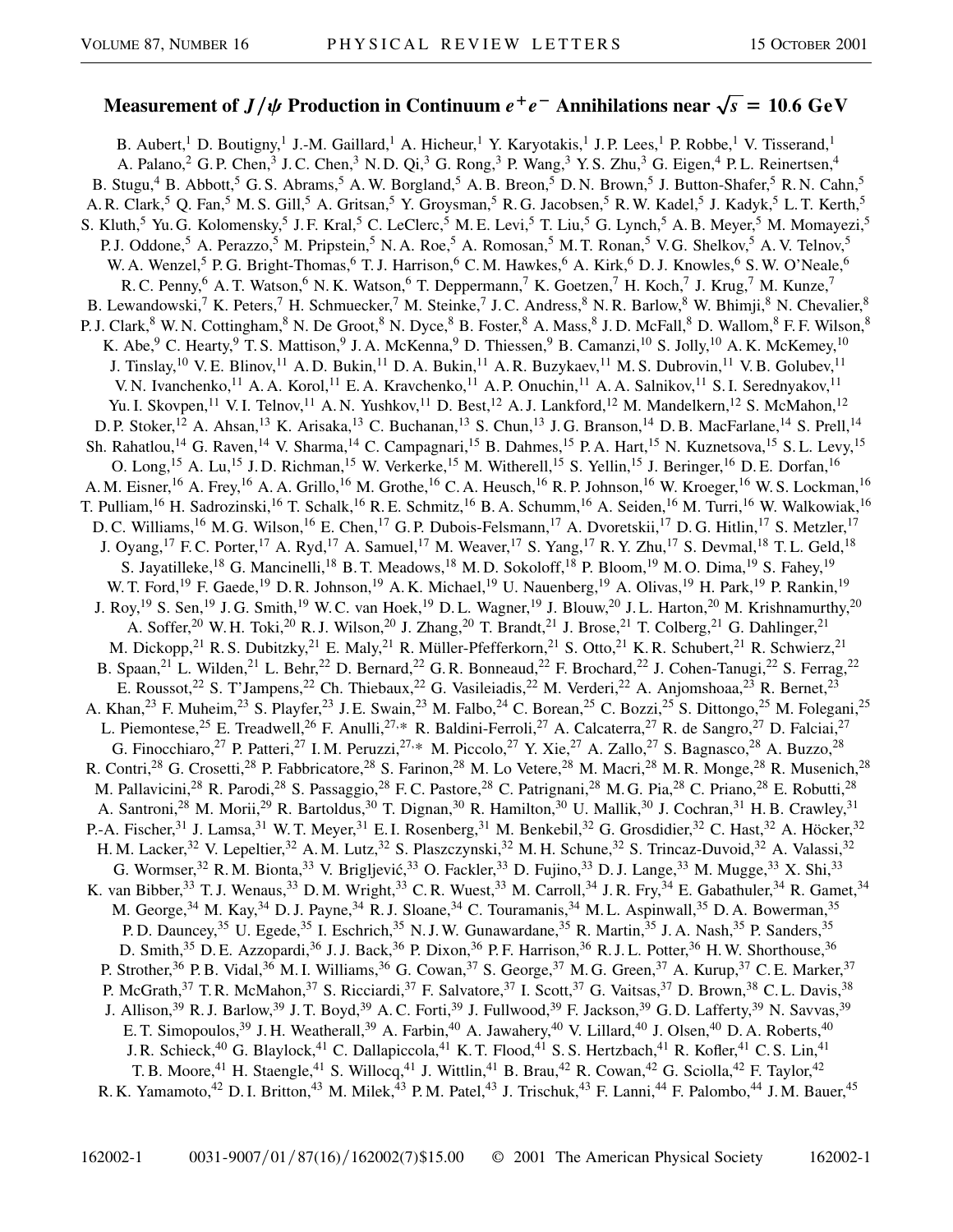M. Booke,<sup>45</sup> L. Cremaldi,<sup>45</sup> V. Eschenburg,<sup>45</sup> R. Kroeger,<sup>45</sup> J. Reidy,<sup>45</sup> D. A. Sanders,<sup>45</sup> D. J. Summers,<sup>45</sup> J. P. Martin,<sup>46</sup> J. Y. Nief,<sup>46</sup> R. Seitz,<sup>46</sup> P. Taras,<sup>46</sup> V. Zacek,<sup>46</sup> H. Nicholson,<sup>47</sup> C. S. Sutton,<sup>47</sup> C. Cartaro,<sup>48</sup> N. Cavallo,<sup>48,†</sup> G. De Nardo,<sup>48</sup> F. Fabozzi,<sup>48</sup> C. Gatto,<sup>48</sup> L. Lista,<sup>48</sup> P. Paolucci,<sup>48</sup> D. Piccolo,<sup>48</sup> C. Sciacca,<sup>48</sup> J. M. LoSecco,<sup>49</sup> J. R. G. Alsmiller,<sup>50</sup> T. A. Gabriel,<sup>50</sup> T. Handler,<sup>50</sup> J. Brau,<sup>51</sup> R. Frey,<sup>51</sup> M. Iwasaki,<sup>51</sup> N. B. Sinev,<sup>51</sup> D. Strom,<sup>51</sup> F. Colecchia,<sup>52</sup> F. Dal Corso,<sup>52</sup> A. Dorigo,<sup>52</sup> F. Galeazzi,<sup>52</sup> M. Margoni,<sup>52</sup> G. Michelon,<sup>52</sup> M. Morandin,<sup>52</sup> M. Posocco,<sup>52</sup> M. Rotondo,<sup>52</sup> F. Simonetto,<sup>52</sup> R. Stroili,<sup>52</sup> E. Torassa,<sup>52</sup> C. Voci,<sup>52</sup> M. Benayoun,<sup>53</sup> H. Briand,<sup>53</sup> J. Chauveau,<sup>53</sup> P. David,<sup>53</sup> Ch. de la Vaissière,<sup>53</sup> L. Del Buono,<sup>53</sup> O. Hamon,<sup>53</sup> F. Le Diberder,<sup>53</sup> Ph. Leruste,<sup>53</sup> J. Lory,<sup>53</sup> L. Roos,<sup>53</sup> J. Stark,<sup>53</sup> S. Versillé,<sup>53</sup> P.F. Manfredi,<sup>54</sup> V. Re,<sup>54</sup> V. Speziali,<sup>54</sup> E.D. Frank,<sup>55</sup> L. Gladney,<sup>55</sup> Q.H. Guo,<sup>55</sup> J. H. Panetta,<sup>55</sup> C. Angelini,<sup>56</sup> G. Batignani,<sup>56</sup> S. Bettarini,<sup>56</sup> M. Bondioli,<sup>56</sup> M. Carpinelli,<sup>56</sup> F. Forti,<sup>56</sup> M. A. Giorgi,<sup>56</sup> A. Lusiani,<sup>56</sup> F. Martinez-Vidal,<sup>56</sup> M. Morganti,<sup>56</sup> N. Neri,<sup>56</sup> E. Paoloni,<sup>56</sup> M. Rama,<sup>56</sup> G. Rizzo,<sup>56</sup> F. Sandrelli,<sup>56</sup> G. Simi,<sup>56</sup> G. Triggiani,<sup>56</sup> J. Walsh,<sup>56</sup> M. Haire,<sup>57</sup> D. Judd,<sup>57</sup> K. Paick,<sup>57</sup> L. Turnbull,<sup>57</sup> D. E. Wagoner,<sup>57</sup> J. Albert,<sup>58</sup> C. Bula,<sup>58</sup> P. Elmer,<sup>58</sup> C. Lu,<sup>58</sup> K. T. McDonald,<sup>58</sup> V. Miftakov,<sup>58</sup> S. F. Schaffner,<sup>58</sup> A. J. S. Smith,<sup>58</sup> A. Tumanov,<sup>58</sup> E. W. Varnes,<sup>58</sup> G. Cavoto,<sup>59</sup> D. del Re,<sup>59</sup> R. Faccini,<sup>14,59</sup> F. Ferrarotto,<sup>59</sup> F. Ferroni,<sup>59</sup> K. Fratini,<sup>59</sup> E. Lamanna,<sup>59</sup> E. Leonardi,<sup>59</sup> M. A. Mazzoni,<sup>59</sup> S. Morganti,<sup>59</sup> G. Piredda,<sup>59</sup> F. Safai Tehrani,<sup>59</sup> M. Serra,<sup>59</sup> C. Voena,<sup>59</sup> S. Christ,<sup>60</sup> R. Waldi,<sup>60</sup> T. Adye,<sup>61</sup> B. Franek,<sup>61</sup> N. I. Geddes,<sup>61</sup> G. P. Gopal,<sup>61</sup> S. M. Xella,<sup>61</sup> R. Aleksan,<sup>62</sup> G. De Domenico,<sup>62</sup> S. Emery,<sup>62</sup> A. Gaidot,<sup>62</sup> S. F. Ganzhur,<sup>62</sup> P.-F. Giraud,<sup>62</sup> G. Hamel de Monchenault,<sup>62</sup> W. Kozanecki,<sup>62</sup> M. Langer,<sup>62</sup> G. W. London,<sup>62</sup> B. Mayer,<sup>62</sup> B. Serfass,<sup>62</sup> G. Vasseur,<sup>62</sup> Ch. Yèche,<sup>62</sup> M. Zito,<sup>62</sup> N. Copty,<sup>63</sup> M. V. Purohit,<sup>63</sup> H. Singh,<sup>63</sup> F. X. Yumiceva,<sup>63</sup> I. Adam,<sup>64</sup> P. L. Anthony,<sup>64</sup> D. Aston,<sup>64</sup> K. Baird,<sup>64</sup> E. Bloom,<sup>64</sup> A. M. Boyarski,<sup>64</sup> F. Bulos,  $^{64}$  G. Calderini,  $^{64}$  R. Claus,  $^{64}$  M. R. Convery,  $^{64}$  D. P. Coupal,  $^{64}$  D. H. Coward,  $^{64}$  J. Dorfan,  $^{64}$  M. Doser,  $^{64}$ W. Dunwoodie, <sup>64</sup> R. C. Field, <sup>64</sup> T. Glanzman, <sup>64</sup> G. L. Godfrey, <sup>64</sup> S. J. Gowdy, <sup>64</sup> P. Grosso, <sup>64</sup> T. Himel, <sup>64</sup> M. E. Huffer, <sup>64</sup> W. R. Innes, <sup>64</sup> C. P. Jessop, <sup>64</sup> M. H. Kelsey, <sup>64</sup> P. Kim, <sup>64</sup> M. L. Kocian, <sup>64</sup> U. Langenegger, <sup>64</sup> D. W. G. S. Leith,<sup>64</sup> S. Luitz,<sup>64</sup> V. Luth,<sup>64</sup> H. L. Lynch,<sup>64</sup> G. Manzin,<sup>64</sup> H. Marsiske,<sup>64</sup> S. Menke,<sup>64</sup> R. Messner,<sup>64</sup> K. C. Moffeit, <sup>64</sup> R. Mount, <sup>64</sup> D. R. Muller, <sup>64</sup> C. P. O'Grady, <sup>64</sup> M. Perl, <sup>64</sup> S. Petrak, <sup>64</sup> H. Quinn, <sup>64</sup> B. N. Ratcliff, <sup>64</sup> S. H. Robertson, <sup>64</sup> L. S. Rochester, <sup>64</sup> A. Roodman, <sup>64</sup> T. Schietinger, <sup>64</sup> R. H. Schindler, <sup>64</sup> J. Schwiening, <sup>64</sup> V. V. Serbo, <sup>64</sup> A. Snyder,<sup>64</sup> A. Soha,<sup>64</sup> S.M. Spanier,<sup>64</sup> A. Stahl,<sup>64</sup> J. Stelzer,<sup>64</sup> D. Su,<sup>64</sup> M.K. Sullivan,<sup>64</sup> M. Talby,<sup>64</sup> H.A. Tanaka,<sup>64</sup> A. Trunov,<sup>64</sup> J. Va'vra,<sup>64</sup> S. R. Wagner,<sup>64</sup> A. J. R. Weinstein,<sup>64</sup> W. J. Wisniewski,<sup>64</sup> D. H. Wright,<sup>64</sup> C. C. Young,<sup>64</sup> P. R. Burchat,<sup>65</sup> C. H. Cheng,<sup>65</sup> D. Kirkby,<sup>65</sup> T. I. Meyer,<sup>65</sup> C. Roat,<sup>65</sup> R. Henderson,<sup>66</sup> W. Bugg,<sup>67</sup> H. Cohn,<sup>67</sup> E. Hart,<sup>67</sup> A. W. Weidemann,<sup>67</sup> T. Benninger,<sup>68</sup> J. M. Izen,<sup>68</sup> I. Kitayama,<sup>68</sup> X. C. Lou,<sup>68</sup> M. Turcotte,<sup>68</sup> F. Bianchi,<sup>69</sup> M. Bona,<sup>69</sup> B. Di Girolamo,<sup>69</sup> D. Gamba,<sup>69</sup> A. Smol,<sup>69</sup> D. Zanin,<sup>69</sup> L. Lanceri,<sup>70</sup> A. Pompili,<sup>70</sup> G. Vuagnin,<sup>70</sup> R. S. Panvini,<sup>71</sup> C. M. Brown,<sup>72</sup> A. De Silva,<sup>72</sup> R. Kowalewski,<sup>72</sup> J. M. Roney,<sup>72</sup> H. R. Band,<sup>73</sup> E. Charles,<sup>73</sup> S. Dasu,<sup>73</sup> F. Di Lodovico,<sup>73</sup> A. M. Eichenbaum,<sup>73</sup> H. Hu,<sup>73</sup> J. R. Johnson,<sup>73</sup> R. Liu,<sup>73</sup> J. Nielsen,<sup>73</sup> W. Orejudos,<sup>73</sup> Y. Pan,<sup>73</sup> R. Prepost,<sup>73</sup> I. J. Scott,<sup>73</sup> S. J. Sekula,<sup>73</sup> J. H. von Wimmersperg-Toeller,<sup>73</sup> S. L. Wu,<sup>73</sup> Z. Yu,<sup>73</sup> H. Zobernig,<sup>73</sup> T. M. B. Kordich,<sup>74</sup> and H. Neal<sup>74</sup> (The *BABAR* Collaboration)

<sup>1</sup>*Laboratoire de Physique des Particules, F-74941 Annecy-le-Vieux, France*

<sup>2</sup>*Università di Bari, Dipartimento di Fisica and INFN, I-70126 Bari, Italy*

<sup>3</sup>*Institute of High Energy Physics, Beijing 100039, China*

<sup>4</sup>*University of Bergen, Institute of Physics, N-5007 Bergen, Norway*

<sup>5</sup>*Lawrence Berkeley National Laboratory and University of California, Berkeley, California 94720*

<sup>6</sup>*University of Birmingham, Birmingham B15 2TT, United Kingdom*

<sup>7</sup>*Ruhr Universität Bochum, Institut für Experimentalphysik 1, D-44780 Bochum, Germany*

<sup>8</sup>*University of Bristol, Bristol BS8 1TL, United Kingdom*

<sup>9</sup>*University of British Columbia, Vancouver, British Columbia, Canada V6T 1Z1*

<sup>10</sup>*Brunel University, Uxbridge, Middlesex UB8 3PH, United Kingdom*

<sup>11</sup>*Budker Institute of Nuclear Physics, Novosibirsk 630090, Russia*

<sup>12</sup>*University of California at Irvine, Irvine, California 92697*

<sup>13</sup>*University of California at Los Angeles, Los Angeles, California 90024*

<sup>14</sup>*University of California at San Diego, La Jolla, California 92093*

<sup>15</sup>*University of California at Santa Barbara, Santa Barbara, California 93106*

<sup>16</sup>*University of California at Santa Cruz, Institute for Particle Physics, Santa Cruz, California 95064*

<sup>17</sup>*California Institute of Technology, Pasadena, California 91125*

<sup>18</sup>*University of Cincinnati, Cincinnati, Ohio 45221*

<sup>19</sup>*University of Colorado, Boulder, Colorado 80309*

<sup>20</sup>*Colorado State University, Fort Collins, Colorado 80523*

<sup>21</sup>*Technische Universität Dresden, Institut für Kern-und Teilchenphysik, D-01062 Dresden, Germany*

<sup>22</sup>*Ecole Polytechnique, F-91128 Palaiseau, France*

<sup>23</sup>*University of Edinburgh, Edinburgh EH9 3JZ, United Kingdom*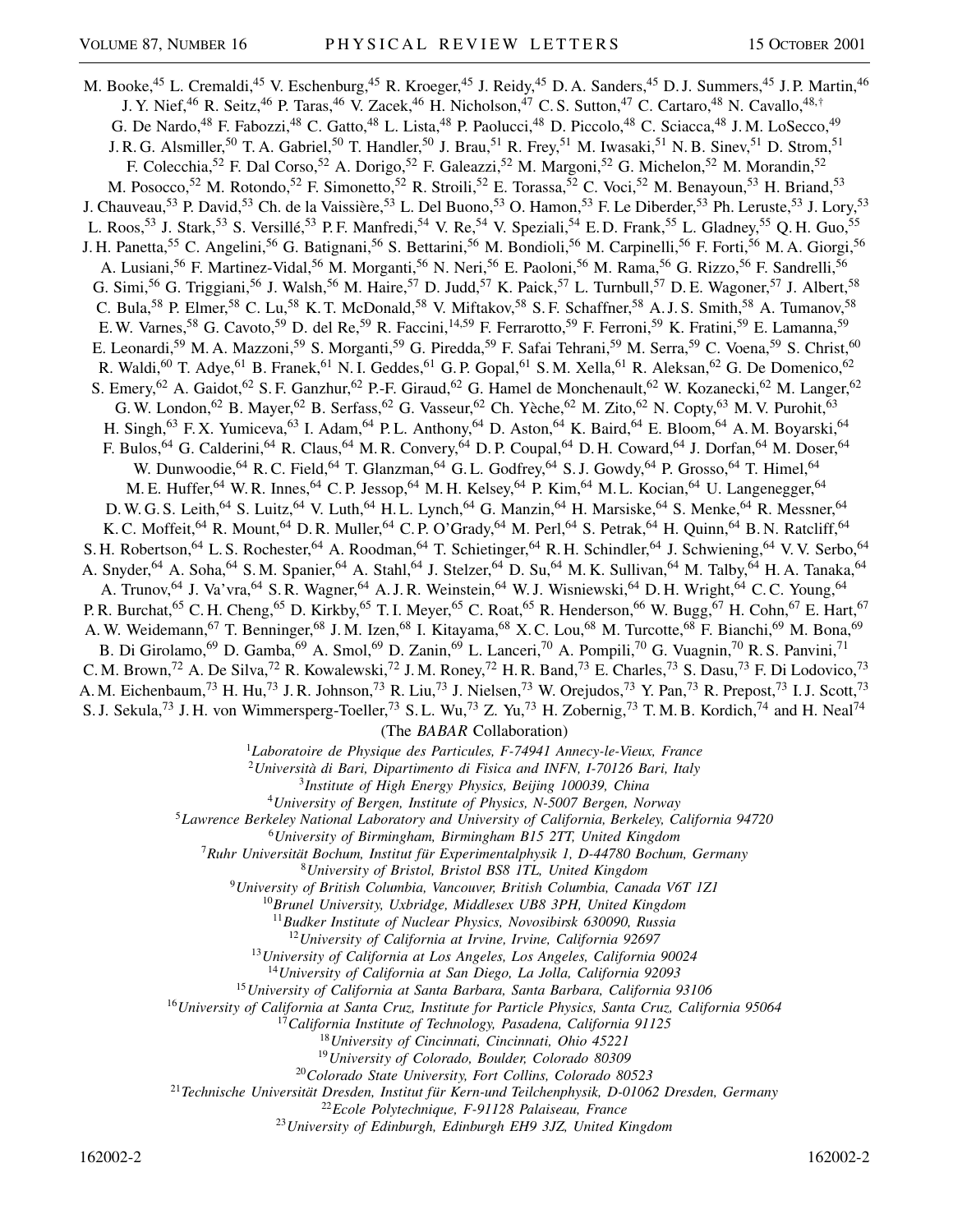*Elon College, Elon College, North Carolina 27244-2010*

*Università di Ferrara, Dipartimento di Fisica and INFN, I-44100 Ferrara, Italy*

*Florida A&M University, Tallahassee, Florida 32307*

*Laboratori Nazionali di Frascati dell'INFN, I-00044 Frascati, Italy*

*Università di Genova, Dipartimento di Fisica and INFN, I-16146 Genova, Italy*

*Harvard University, Cambridge, Massachusetts 02138*

*University of Iowa, Iowa City, Iowa 52242*

*Iowa State University, Ames, Iowa 50011-3160*

*Laboratoire de l'Accélérateur Linéaire, F-91898 Orsay, France*

*Lawrence Livermore National Laboratory, Livermore, California 94550*

*University of Liverpool, Liverpool L69 3BX, United Kingdom*

*University of London, Imperial College, London SW7 2BW, United Kingdom*

*Queen Mary, University of London, London E1 4NS, United Kingdom*

*University of London, Royal Holloway and Bedford New College, Egham, Surrey TW20 0EX, United Kingdom*

*University of Louisville, Louisville, Kentucky 40292*

*University of Manchester, Manchester M13 9PL, United Kingdom*

*University of Maryland, College Park, Maryland 20742*

*University of Massachusetts, Amherst, Massachusetts 01003*

*Massachusetts Institute of Technology, Laboratory for Nuclear Science, Cambridge, Massachusetts 02139*

*McGill University, Montréal, Quebec, Canada H3A 2T8*

*Università di Milano, Dipartimento di Fisica and INFN, I-20133 Milano, Italy*

*University of Mississippi, University, Misssissippi 38677*

*Université de Montreal, Laboratoire René J. A. Levesque, Montréal, Quebec, Canada H3C 3J7*

*Mount Holyoke College, South Hadley, Massachusetts 01075*

*Università di Napoli Federico II, Dipartimento di Scienze Fisiche and INFN, I-80126 Napoli, Italy*

*University of Notre Dame, Notre Dame, Indiana 46556*

*Oak Ridge National Laboratory, Oak Ridge, Tennessee 37831*

*University of Oregon, Eugene, Oregon 97403*

*Università di Padova, Dipartimento di Fisica and INFN, I-35131 Padova, Italy*

*Universités Paris VI et VII, LPNHE, F-75252 Paris, France*

*Università di Pavia, Dipartimento di Elettronica and INFN, I-27100 Pavia, Italy*

*University of Pennsylvania, Philadelphia, Pennsylvania 19104*

*Università di Pisa, Scuola Normale Superiore and INFN, I-56010 Pisa, Italy*

*Prairie View A&M University, Prairie View, Texas 77446*

*Princeton University, Princeton, New Jersey 08544*

*Università di Roma La Sapienza, Dipartimento di Fisica and INFN, I-00185 Roma, Italy*

*Universität Rostock, D-18051 Rostock, Germany*

*Rutherford Appleton Laboratory, Chilton, Didcot, Oxon OX11 0QX, United Kingdom*

*DAPNIA, Commissariat à l'Energie Atomique/Saclay, F-91191 Gif-sur-Yvette, France*

*University of South Carolina, Columbia, South Carolina 29208*

*Stanford Linear Accelerator Center, Stanford, California 94309*

*Stanford University, Stanford, California 94305-4060*

*TRIUMF, Vancouver, British Columbia, Canada V6T 2A3*

*University of Tennessee, Knoxville, Tennessee 37996*

*University of Texas at Dallas, Richardson, Texas 75083*

*Università di Torino, Dipartimento di Fiscia Sperimentale and INFN, I-10125 Torino, Italy*

*Università di Trieste, Dipartimento di Fisica and INFN, I-34127 Trieste, Italy*

*Vanderbilt University, Nashville, Tennessee 37235*

*University of Victoria, Victoria, British Columbia, Canada V8W 3P6*

*University of Wisconsin, Madison, Wisconsin 53706*

*Yale University, New Haven, Connecticut 06511*

(Received 8 June 2001; published 27 September 2001)

The production of  $J/\psi$  mesons in continuum  $e^+e^-$  annihilations has been studied with the *BABAR* detector at energies near the  $Y(4S)$  resonance. The mesons are distinguished from  $J/\psi$  production in *B* decays through their center-of-mass momentum and energy. We measure the cross section  $e^+e^- \rightarrow J/\psi X$ to be 2.52  $\pm$  0.21  $\pm$  0.21 pb. We set a 90% C.L. upper limit on the branching fraction for direct  $Y(4S) \rightarrow J/\psi X$  decays at  $4.7 \times 10^{-4}$ .

DOI: 10.1103/PhysRevLett.87.162002 PACS numbers: 13.65.+i, 12.38.Qk, 13.25.Gv, 14.40.Gx

The development of nonrelativistic QCD (NRQCD) represents a significant advance in the theory of the produc-

tion of heavy quarkonium  $(q\bar{q})$  states [1]. In particular, it provides an explanation [2] for the cross section for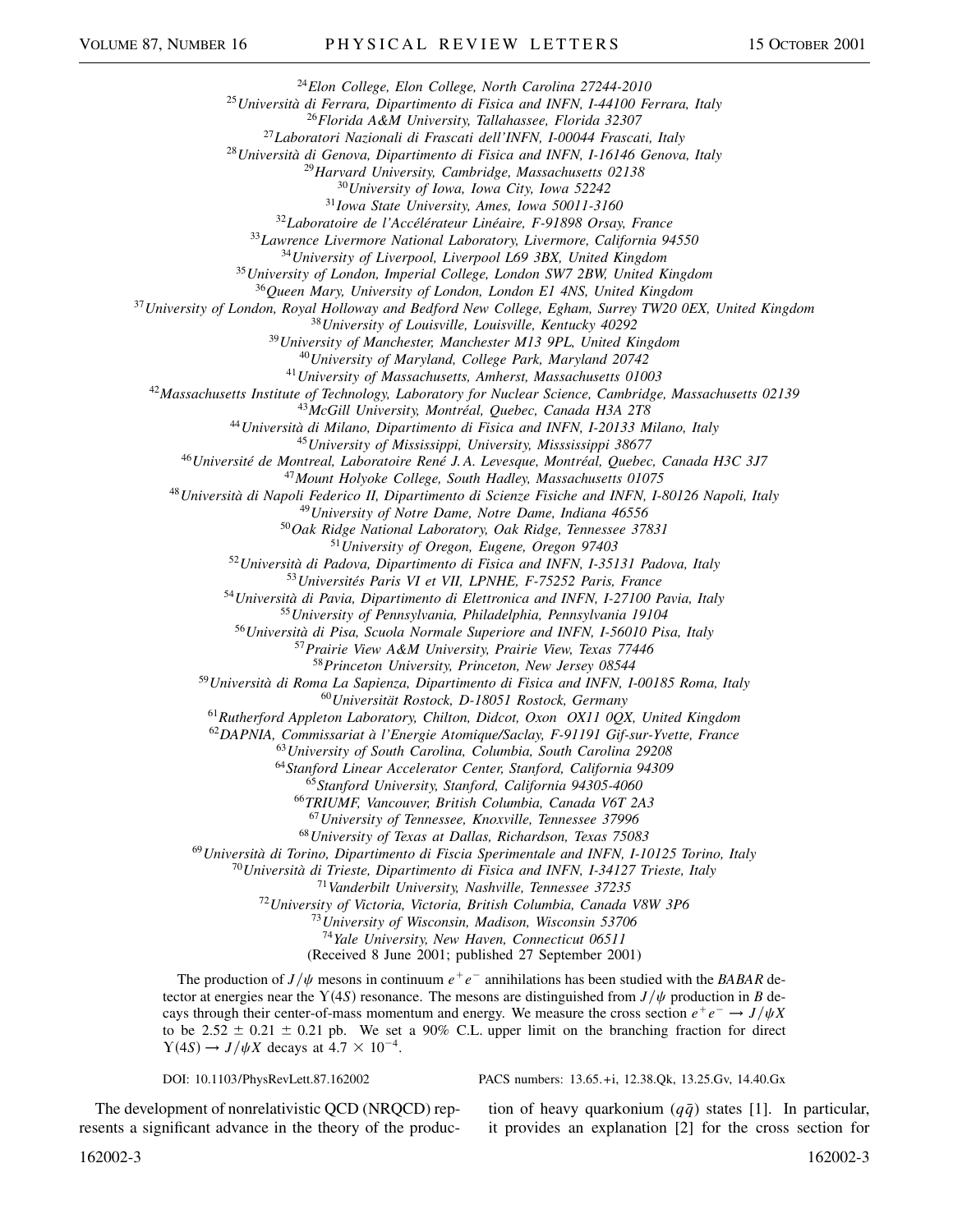$\psi(2S)$  production observed by CDF [3], which is a factor of 30 larger than expected from previous models. The enhancement is attributed to the production of a  $c\bar{c}$  pair in a color octet state, which then evolves into the charmonium  $(c\bar{c})$  meson along with other light hadrons. A similar contribution is expected in NRQCD for  $J/\psi$  production in  $e^+e^-$  annihilation [4,5], but is absent in the color singlet model [6].

Significant continuum  $J/\psi$  production—as distinct from production in *B* decay at the  $Y(4S)$  resonance—has not been observed previously in  $e^+e^-$  annihilation below the *Z* resonance. It therefore represents a good test of NRQCD. In particular, matrix elements extracted from different  $J/\psi$  production processes should be consistent [7]. In addition, momentum, polarization, and particularly the angular distributions of the  $J/\psi$  distinguish between theoretical approaches [8]. Despite NRQCD's successes, it is not clear whether it correctly explains [9] the CDF measurements of  $J/\psi$  polarization [10], or measurements of  $J/\psi$  photoproduction at HERA [11,12].

The study reported here uses  $20.7$  fb<sup>-1</sup> of data collected at the  $Y(4S)$  resonance (10.58 GeV) and 2.59 fb<sup>-1</sup> collected at 10.54 GeV, below the threshold for the  $B\bar{B}$ creation. The luminosity-weighted center-of-mass (c.m.) energy is 10.57 GeV.

The data were collected with the *BABAR* detector [13] located at the PEP-II collider at the Stanford Linear Accelerator Center. PEP-II collides 9 GeV electrons with 3.1 GeV positrons to create a center of mass moving along the *z* axis with a Lorentz boost of  $\beta \gamma = 0.56$ .

The momenta and trajectories of charged particles are reconstructed with two detector systems located in a 1.5-T solenoidal magnetic field: a five-layer, double-sided silicon vertex tracker (SVT) and a 40-layer drift chamber (DCH). The fiducial volume covers the polar angular region  $0.41 < \theta < 2.54$  rad, 86% of the solid angle in the c.m. frame.

The energies of electrons and photons are measured in a CsI(Tl) electromagnetic calorimeter (EMC) in the fiducial volume  $0.41 < \theta < 2.41$  rad, 84% of the solid angle in the c.m. frame. The instrumented flux return is used to detect muons. The DIRC, a unique Cherenkov radiation detection device, distinguishes charged particles of different masses.

 $J/\psi$  mesons are reconstructed via decays to electron or muon pairs. The leptons must form high-quality tracks with  $0.41 < \theta < 2.41$  rad: they must have  $p_t > 0.1$  GeV/c and momentum below 10 GeV/c, have at least 12 hits in the DCH, and approach within 10 cm of the beam spot in *z* and within 1.5 cm of the beam line. The beam spot rms size is approximately 0.9 cm in *z*, 120  $\mu$ m horizontally and 5.6  $\mu$ m vertically.

One electron candidate must have an energy deposit in the EMC of at least 75% of its momentum. The other must have between 89% and 120%, and must also have an energy deposition in the DCH and a signal in the DIRC consistent with expectations for an electron. Both must satisfy criteria on the shape of the EMC deposit. If pos-

sible, photons radiated by electrons traversing material prior to the DCH are combined with the track.

Muon candidates must deposit less than 0.5 GeV in the EMC (2.3 times the minimum-ionizing peak), penetrate at least two interaction lengths  $\lambda$  of material, and have a pattern of hits consistent with the trajectory of a muon. We require that the material traversed by one candidate be within 1  $\lambda$  of that expected for a muon; for the other candidate, this is relaxed to 2  $\lambda$ .

The mass of the  $J/\psi$  candidate is calculated after constraining the two lepton candidates to a common origin.

To reject interactions with residual gas in the beam pipe or with the beam pipe wall, we construct an event vertex using all tracks in the fiducial volume and require it to be located within 6 cm of the beam spot in *z* and within 0.5 cm of the beam line. To suppress a substantial background from radiative Bhabha  $\overline{(e^+e^- \gamma)}$  events in which the photon converts to an  $e^+e^-$  pair, five tracks are required in events with a  $J/\psi \rightarrow e^+e^-$  candidate.

At this point, the data include  $J/\psi$  mesons both from our signal—continuum-produced  $J/\psi$  mesons and  $J/\psi$ mesons from the decay of continuum-produced  $\psi(2S)$  and  $\chi_{cJ}$  mesons — and from other known sources. We apply additional selection criteria to suppress these other sources based on their kinematic properties.

The most copious background,  $B \rightarrow J/\psi X$ , is eliminated by requiring the  $J/\psi$  momentum in the c.m. frame  $(p^*)$  to be greater than 2 GeV/c, above the kinematic limit for *B* decays. This requirement is dropped for data recorded below the  $Y(4S)$  resonance.

Other background sources include initial-state radiation (ISR) production of  $J/\psi$  mesons,  $e^+e^- \rightarrow \gamma J/\psi$ , or of the  $\psi(2S)$ , with  $\psi(2S) \rightarrow J/\psi X$ . ISR production of lower-mass Y resonances is negligible. Two photon production of the  $\chi_{c2}$  can produce  $J/\psi$  mesons via  $\chi_{c2} \rightarrow \gamma J/\psi$ . Because the out-going electron and positron are rarely reconstructed, this process, similar to the ISR  $J/\psi$  production, contains only two tracks. We therefore require three high-quality tracks with  $0.41 < \theta < 2.54$  rad.

The remaining background is primarily ISR  $\psi(2S)$  decays to  $J/\psi \pi^+\pi^-$ , plus some ISR  $J/\psi$  events in which the ISR photon converts. To suppress these, we require the visible energy *E* to be greater than 5 GeV, and the ratio of the second to the zeroth Fox-Wolfram moment [14],  $R_2$ , to be less than 0.5. Both are calculated from tracks and neutral clusters in the fiducial volume. Figure 1, which displays the visible energy and  $R_2$  distributions for our signal and for simulated ISR background, motivates these criteria.

The ISR distributions in Fig. 1 are obtained from a full detector simulation. All selection criteria are applied, other than the one on the quantity being plotted. ISR kinematics ensures  $E \le 5$  GeV when the photon is outside the fiducial volume unless it interacts in material and deposits additional energy in the detector. The rate of such interactions is not accurately simulated and so is obtained by a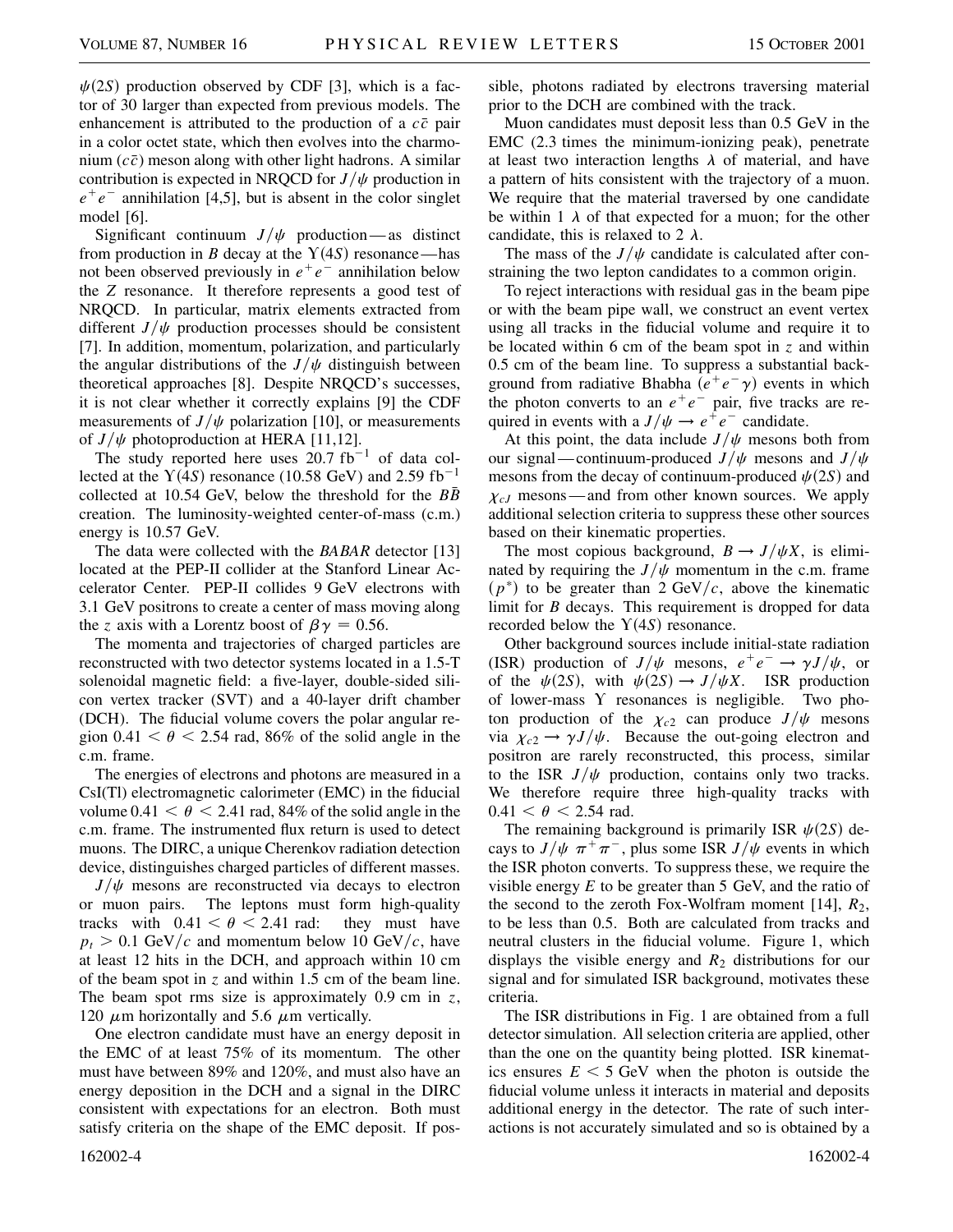

FIG. 1.  $J/\psi$  signal events observed as a function of visible energy *E* in the (a)  $e^+e^-$  and (b)  $\mu^+\mu^-$  final states;  $R_2$  distribution for (c)  $e^+e^-$  and (d)  $\mu^+\mu^-$ . The histogram is the predicted ISR background that has been subtracted from data; the filled histogram is the ISR component only. A requirement of  $\geq$ 5 tracks is applied to the  $e^+e^-$  sample; applying it to the  $\mu^+\mu^-$  sample produces the dashed histogram. Event preselection requires  $E > 4$  GeV and  $R_2 < 0.95$ .

comparison to data for  $E < 5$  GeV. Approximately 3.5% of the  $J/\psi$  meson events that satisfy all criteria are from this background; an additional  $\sim$ 1.6% are ISR events with the photon in the fiducial volume. Systematic errors on the remaining backgrounds are estimated from a comparison between simulation and data for  $E < 5$  GeV and for events in which the ISR photon is reconstructed.

 $J/\psi$  production as a function of *E* is obtained in the data by fitting the dilepton mass distribution in 1-GeV wide energy intervals after applying all other selection criteria. The fit uses a polynomial function for the background distribution. The  $J/\psi$  mass function is obtained from a complete simulation of  $B \to J/\psi X$  events, convolved with a Gaussian distribution to match the resolution of 12 MeV $/c^2$  observed in data in a sample of approximately 14 000  $B \rightarrow J/\psi X$  events. The signal distribution in *E* is obtained by subtracting the ISR backgrounds from the data distribution.

A similar process is used for  $R_2$ . Figures 1(c) and 1(d) show there is little signal above  $R_2$  of 0.5. In this respect, the continuum  $J/\psi$  events are more similar to *BB* events, in which the energy is distributed spherically, than  $c\bar{c}$ events, which tend to be jetlike.

The mass distributions of the selected  $J/\psi$  candidates show clear signals for both  $e^+e^-$  and  $\mu^+\mu^-$  final states, both on and below resonance (Fig. 2).

To determine the production cross section, we perform mass fits in  $15p^*$ - $\cos\theta^*$  bins, where  $\theta^*$  is the polar angle of the candidate in the c.m. frame. This allows us to correct



FIG. 2. Mass distribution of  $J/\psi$  candidates reconstructed in data recorded below the  $Y(4S)$  resonance in the (a)  $e^+e^-$  and (b)  $\mu^+ \mu^-$  final states. Mass distributions for  $p^* > 2 \text{ GeV}/c$ in data at the Y(4S) resonance in (c)  $e^+e^-$  and (d)  $\mu^+\mu^-$  final states. The number of  $J/\psi$  mesons extracted by a fit to the distribution is shown on each graph.

for the variation of efficiency with  $p^*$  and  $\cos\theta^*$ . The cross section is given by

$$
\sigma_{e^+e^-\to J/\psi X} = \sum_{i,j} \frac{(N_{ij} - B_{ij})}{\epsilon_{ij}^R \cdot \epsilon^E \cdot B_{J/\psi \to \ell^+ \ell^-} \cdot \mathcal{L}_i}, \quad (1)
$$

where the sum is over three  $p^*(i)$  and five  $\cos\theta^*(j)$ bins.  $N_{ij}$  is the number of  $J/\psi$  mesons in the bin, where electrons and muons are analyzed separately, but offand on-resonance data are combined. The sum of the yields from the 15 fits agrees to within 1% with the yields in Fig. 2.  $B_{ij}$  is the ISR background,  $B_{J/\psi \to \ell^+ \ell^-}$  is the  $J/\psi \rightarrow e^+e^-$  or  $\mu^+\mu^-$  branching fraction [15], and  $\mathcal{L}_i$ is the integrated luminosity—sum of on plus off resonance for  $p^* > 2 \text{ GeV}/c$ , off resonance only for  $p^*$  < 2 GeV/c.

The reconstruction efficiency  $\epsilon_{ij}^R$  (acceptance, track quality, and lepton identification) is calculated in each bin with simulated unpolarized  $J/\psi$  mesons uniformly distributed in  $p^*$  and  $\cos\theta^*$ . The efficiency decreases with increasing  $p^*$  and  $\cos\theta^*$  due to acceptance. The average  $\epsilon_{ij}^R$  is 0.63 for  $J/\psi \rightarrow e^+e^-$  and 0.48 for  $J/\psi \rightarrow \mu^+\mu^-$ , where the difference is due to lepton identification.

Particle identification efficiency is verified in data by comparing the number of  $J/\psi$  mesons in *B* decays in which one or both leptons satisfy the requirements. The efficiency of the track-quality selection is studied by comparing tracks found in the SVT and DCH.

The components of  $\epsilon^E$ , the event selection efficiency, are determined as follows. We estimate the efficiency of the requirements on the number of high-quality tracks, primary vertex location, and total energy to be the average of simulated  $c\bar{c}$  and  $B\bar{B}$  events, and the uncertainty to be one-half the difference. We use  $B\bar{B}$  events for  $R_2$ .

The efficiency of the five track requirement applied to  $e^+e^-$  candidates is 0.67, obtained by comparing the net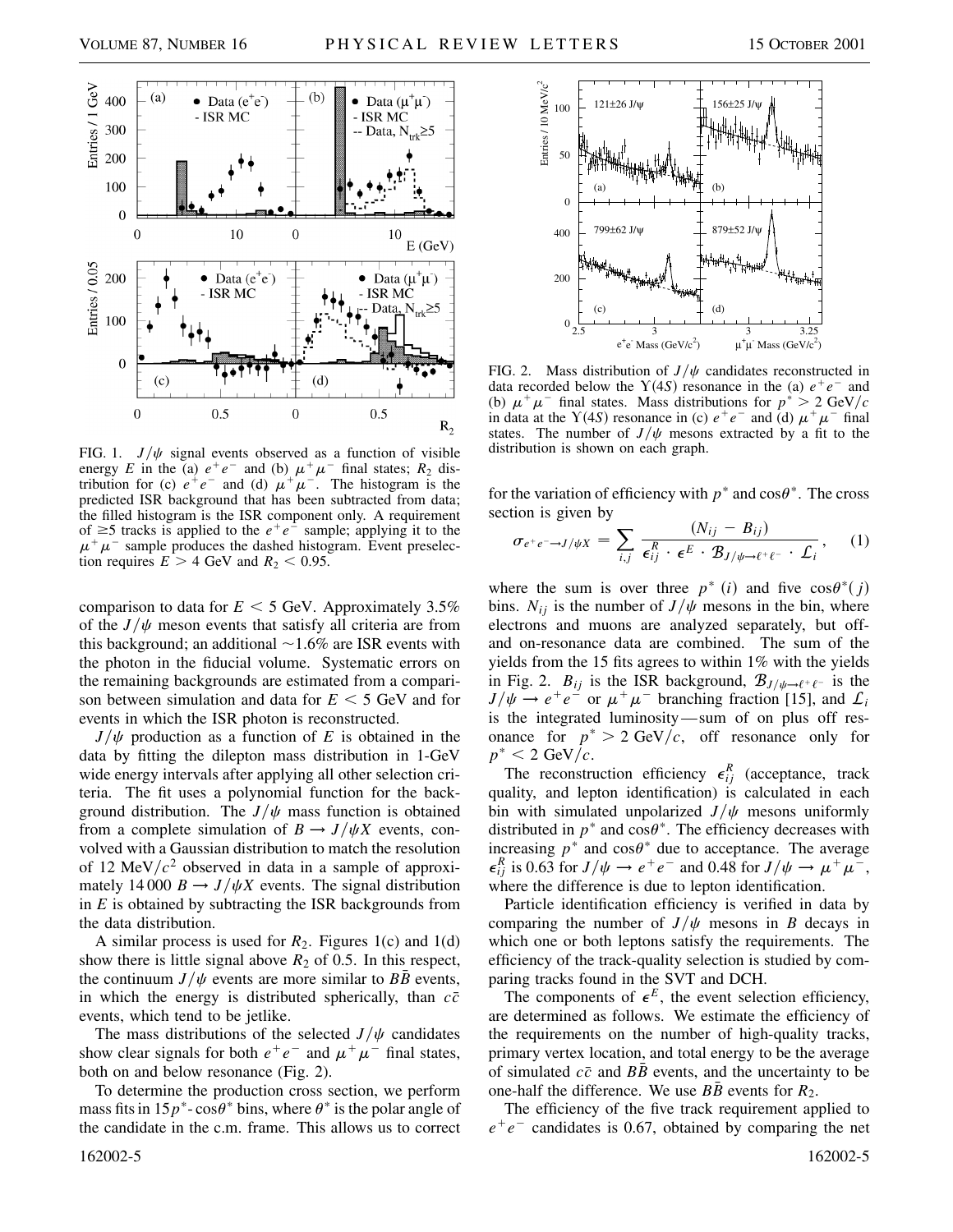$J/\psi$  yield, in both  $e^+e^-$  and  $\mu^+\mu^-$  final states, in events passing and failing the requirement. Overall,  $\epsilon^E = 0.59$ for  $e^+e^-$  and 0.89 for  $\mu^+\mu^-$ .

The calculations of the  $J/\psi X$  cross section from the  $e^+e^-$  and  $\mu^+\mu^-$  final states are consistent: the ratio  $\sigma(\mu^+\mu^-)/\sigma(e^+e^-)$  is 0.93  $\pm$  0.11 for  $p^* > 2$  GeV/c. The two values are combined, accounting for common systematic errors, to obtain

$$
\sigma_{e^+e^- \to J/\psi X} = 2.52 \pm 0.21 \pm 0.21 \text{ pb}, \qquad (2)
$$

where the first error is statistical and the second systematic. With existing values for matrix elements, color singlet cross section estimates range from  $0.45$  to  $0.81$  pb  $[4-6]$ , while NRQCD cross sections, including a color octet component, range from 1.1 to 1.6 pb [4,5].

The dominant component of the 8.3% systematic error is a 7.2% uncertainty on  $\epsilon^E$  common to both the  $e^+e^-$  and  $\mu^+\mu^-$  cases and a 4.9% uncertainty due to the five track requirement. Other contributions include 2.4% due to track quality cuts; 1.5% from the luminosity; 1.8% (electrons) or 1.4% (muons) from particle identification; and 1.2% from the ISR background.

The statistical error is dominated by the uncertainty on the contribution below  $p^*$  of 2 GeV/c. Restricting the measurement to  $p^* > 2$  GeV/c gives  $\sigma_{e^+e^- \to J/\psi X}$  $1.87 \pm 0.10 \pm 0.15$  pb.

In determining the cross sections, we assume that there are no  $J/\psi$  mesons from direct  $Y(4S)$  decays. We quantify this statement using the  $p^* > 2 \text{ GeV}/c$ component. We scale the off-resonance event yield to the on-resonance luminosity and subtract it from the on-resonance yield. The excess, attributable to  $Y(4S)$ decays, is consistent with zero:  $-120 \pm 179$   $e^+e^$ events and 176  $\pm$  138  $\mu^+\mu^-$ , in a sample of (22.7  $\pm$  $0.4) \times 10^6$  Y(4S) decays. Using the average reconstruction efficiency for  $p^* > 2 \text{ GeV}/c$  (0.62 for  $e^+e^-$  and 0.45 for  $\mu^+\mu^-$ ), we obtain  $\mathcal{B}_{Y(4S)\to J/\psi X}$  $(1.5 \pm 2.2 \pm 0.1) \times 10^{-4}$ . A Bayesian 90% confidence level upper limit with a uniform prior above zero is

$$
\mathcal{B}_{Y(4S)\to J/\psi X} < 4.7 \times 10^{-4} \ (90\% \ \text{C.L.}), \tag{3}
$$

for  $J/\psi$  with  $p^* > 2$  GeV/c. This result disagrees with a previous publication [16]. In NRQCD, the expected partial width is similar to that for the  $Y(1S)$  [5,17], implying a branching fraction of a few  $\times 10^{-6}$ . Note that a true branching fraction of  $10^{-4}$  would correspond to an effective cross section of 0.10 pb.

Production and decay properties of the  $J/\psi$  have also been studied. The  $p^*$  distribution is obtained by dividing the sample into 500 MeV/ $c$  wide intervals, fitting the resulting mass distribution, subtracting predicted ISR backgrounds, correcting for the reconstruction efficiency, and normalizing for different luminosities (Fig. 3).

The distribution of the signal in  $\cos\theta^*$  has been extracted and fit with  $1 + A \cdot \cos^2 \theta^*$ . Both NRQCD and color singlet calculations predict a flat distribution  $(A \approx 0)$  at low  $p^*$ . At high momentum, NRQCD predicts  $0.6 < A < 1.0$ 



FIG. 3. Center-of-mass momentum distribution of  $J/\psi$ mesons produced in continuum  $e^+e^-$  annihilation.

while the color singlet model predicts  $A \approx -0.8$  [8]. We measure the distribution separately for low and high momentum mesons, selecting  $p^* = 3.5 \text{ GeV}/c$  as the boundary. We proceed as for the  $p^*$  distribution, with mass fits performed in  $\cos\theta^*$  intervals of width 0.4. The distributions are then normalized to the unit area [Fig. 4(a)]. We find  $A = 0.05 \pm 0.22$  for  $p^* < 3.5$  GeV/c and  $A =$  $1.5 \pm 0.6$  for  $p^* > 3.5$  GeV/c, clearly favoring NRQCD.

Finally, we obtain the helicity angle  $\theta_H$  distribution for the two  $p^*$  ranges by fitting mass distributions in intervals of width 0.4 in  $\cos\theta_H$  [Fig. 4(b)]. The helicity is the angle, measured in the rest frame of the  $J/\psi$ , between the positively charged lepton daughter and the direction of the  $J/\psi$ measured in the c.m. frame. Fitting the function  $3(1 +$  $\alpha \cos^2{\theta_H}/2(\alpha + 3)$ , we obtain a *J*/ $\psi$  polarization  $\alpha =$  $-0.46 \pm 0.21$  for  $p^* < 3.5$  GeV/c and  $\alpha = -0.80 \pm 0.80$ 0.09 for  $p^* > 3.5$  GeV/c.  $\alpha = 0$  indicates an unpolarized distribution,  $\alpha = 1$  transversely polarized, and  $\alpha =$  $-1$  longitudinally polarized.

In summary, we measure the cross section  $\sigma_{e^+e^- \to J/\psi X} = 2.52 \pm 0.21 \pm 0.21$  pb. Restricting to  $p^* > 2$  GeV/c, we find  $1.87 \pm 0.10 \pm 0.15$  pb. The total cross section and the angular distribution favor the NRQCD calculation over the color singlet model. We set a 90% C.L. upper limit on the branching fraction  $Y(4S) \rightarrow J/\psi X$  of  $4.7 \times 10^{-4}$ .

We are grateful for the excellent luminosity and machine conditions provided by our PEP-II colleagues. The



FIG. 4. (a) Production angle ( $\cos\theta^*$ ) distribution for  $J/\psi$ mesons produced in continuum  $e^+e^-$  annihilation; (b) helicity  $(\cos \theta_H)$  distribution. Solid curve is the fit to  $p^* < 3.5$  GeV/c; dashed curve is for  $p^* > 3.5$  GeV/c.